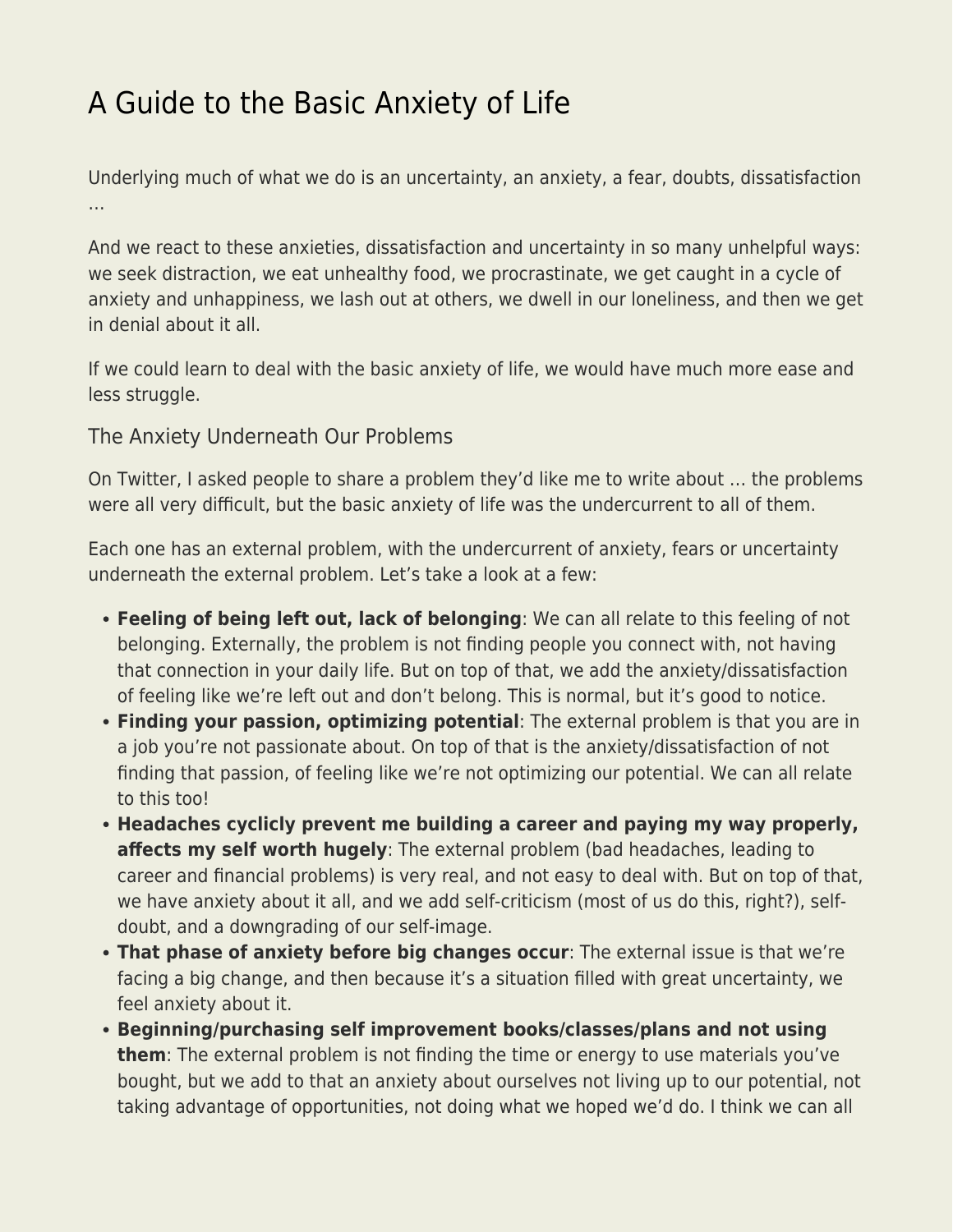relate to this.

- **Addiction to social media, videos and cell phone**: The external problem is the distractions that keep pulling our attention. But the anxiety is that we feel addicted and feel something is wrong with us for not being less distracted. In addition, the addiction is probably a coping mechanism for dissatisfaction with the moment in front of us, or anxieties in other parts of life.
- **PTSD Post Trump Stress Disorder**: A lot of people are coping from dissatisfaction with the political scene right now, no matter what your views on the president might be. There's the external situation of what's going on, and then we add our dissatisfaction, anxieties about uncertainty, frustration and anger.
- **Sometimes feel helpless & empty for a reason I can't identify. Only time makes that go away but I feel that time was wasted**: There's probably an external situation that's causing a feeling of uncertainty, anxiety, dissatisfaction and/or helplessness. But the real problem is the feelings about it all, the uncertainty and anxiety about it all, and the anxiety about wasting the time it takes to get over it.
- **Getting over breakups**: The external problem (end of a relationship) is overshadowed by the pain, dissatisfaction, anxiety that follow the breakup. We might have frustration and anxiety about wanting it not to have ended, about not wanting to be alone, about how we feel about ourselves after being dumped, about how the other person acted.

I think we can all relate to these problems, to not only the external situation but the reactions that we have.

There's a fundamental anxiety and dissatisfaction that runs through the human condition, about whatever we're experiencing in life, about other people and about ourselves.

So how do we deal with it all?

Where Does Basic Anxiety Come From?

It's good to start by recognizing why we have this basic anxiety. It's caused by:

- Uncertainty about life, about the current situation, about people
- Wanting certainty, stability when life isn't stable or certain
- Dissatisfaction with the above facts which is also dissatisfaction with our situation, ourselves, and others

If you sit right now for 5-10 minutes and just pay attention to your breath, you'll likely notice the fundamental anxiety … it results in wanting to stop paying attention to the breath, wanting the meditation to be over, wanting to get on with the tasks of life, wanting distraction, thinking that the exercise is stupid, wanting to think about problems you have.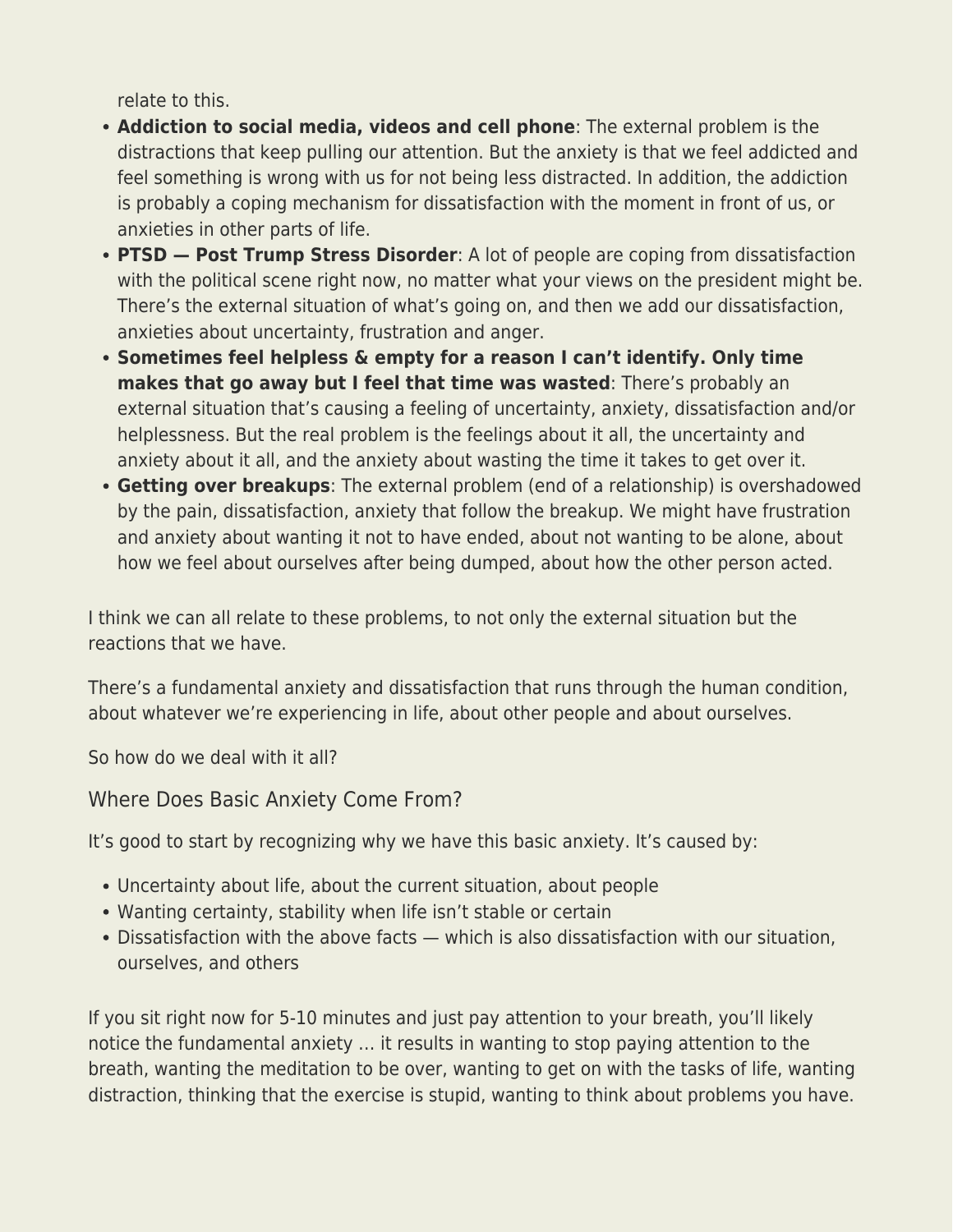But instead of running from this anxiety, instead of getting away from it into thinking about problems or getting out of the meditation … what if we just stayed with it and paid attention to it?

If we can get in touch with this fundamental anxiety that we suffer through in life … we can start to work with it.

Learning to Deal with This Basic Anxiety

Instead of running from the anxiety, instead of trying to cope by using distractions, food, shopping, alcohol, drugs … we're going to find the courage to face it, with a smile.

Here's how to work with it:

- 1. **Face the physical feeling**. Drop out of the story that's spinning around in your head, that's causing the anxiety. Instead, just be mindful of how your body feels. What does the anxiety feel like, and where in your body is it located?
- 2. **Stay with it & be curious about it**. Don't run, just stay with the physical feeling. Instead of rejecting it and wanting it to stop, just open up to it and see it with curiosity. What does it feel like? Does it change? What kind of reaction does your mind have to the feeling?
- 3. **Smile at it**. Develop a feeling of friendliness towards the physical sensation of this anxiety. See it as one of the fundamental realities of your existence, and learn to be friends with it. See this as a chance to work with something that will be with you for your entire life, an opportunity to get comfortable with this discomfort. If you can do that, you'll need your coping mechanisms a lot less.
- 4. **Open to a bigger space**. Our normal way of relating to this feeling is wanting to reject it, because we're stuck in a small-minded, self-centered way of seeing it (I say this without judgment, it's just something we do). Instead, we can start to touch the wideopen space of our minds, like a big blue sky, not a small space but expansive. In this open space, we can hold the anxiety like a cloud against the backdrop of the blue sky, but not be lost in the cloud. We can see the anxiety but also see that like a cloud, it's temporary, it's not that solid, it's not all-encompassing, and it's just floating by. This wide-open space of our mind is always available to us.

It's that simple, and yet it's not always easy. Sometimes the anxiety we feel is small, just a bit of tightness in our chest once we investigate it. But sometimes it's quite big, a looming depression or a manic energy that we just can't tolerate. So face it in small doses, just for a minute, just for a moment. Then let yourself run. Continue to work with it in small, tolerable doses until you start to trust that you'll be OK if you face it and smile at it.

Once we start to touch on this anxiety, face it with courage, stay with it like a good friend